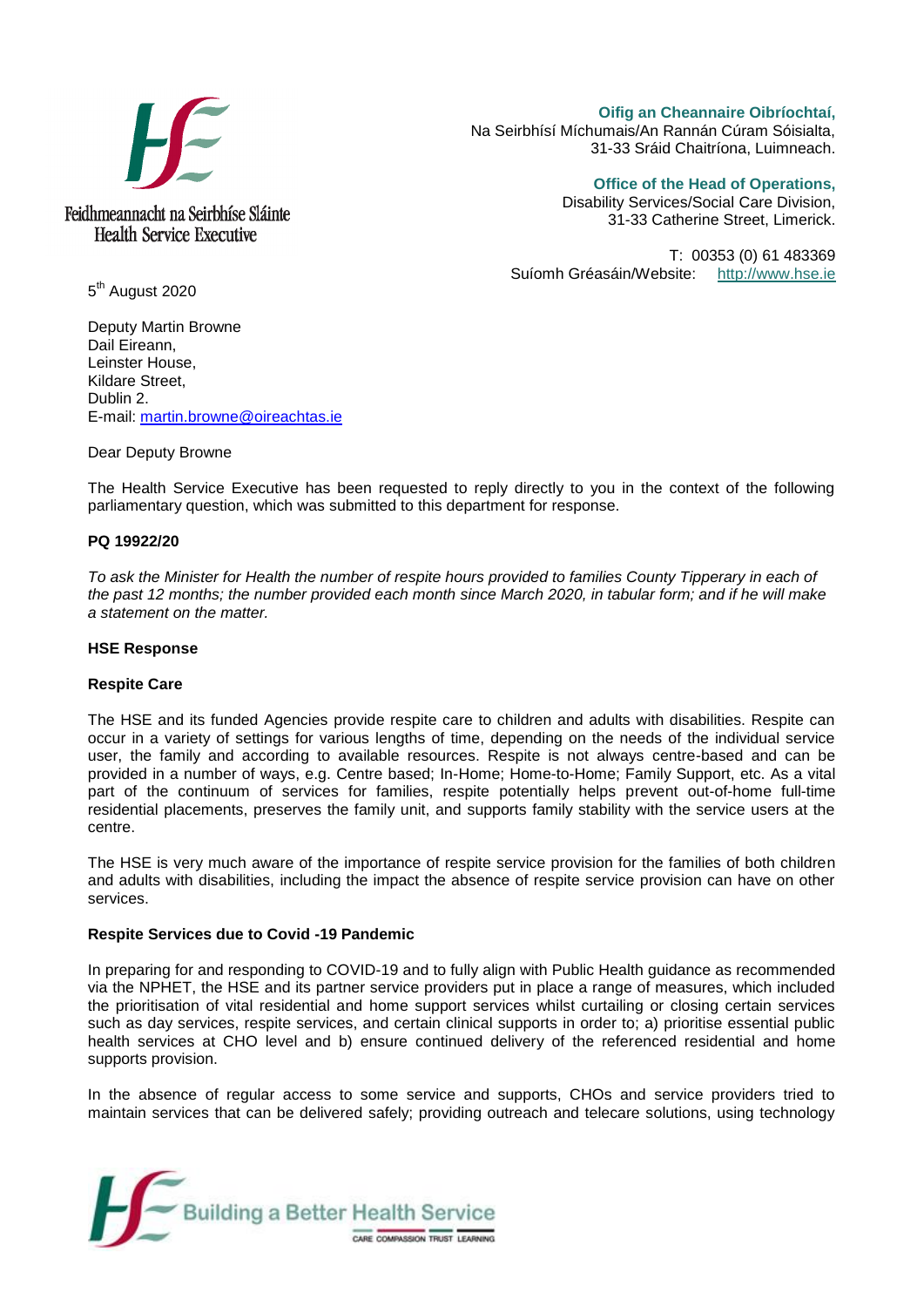where possible; and using creative and innovative models of care to support service users, both adults and children

Please see Table below which outlines the number of overnight respite hours and day only sessions accessed by around 6,000 children and adults with a disability to end of 2019. Due to the COVID-19 pandemic, the data for Respite Services Q1 2020 is still being collated and validated. We are hoping that we will have validated data for Q1 and Q2 by early September 2020. As County Tipperary is included in CHO 3 and CHO 5 – these sections are highlighted in blue.

| No. of overnights (with or without day respite)<br>accessed by people with a disability |         | No of day only respite sessions<br>accessed by people with a disability |
|-----------------------------------------------------------------------------------------|---------|-------------------------------------------------------------------------|
| <b>National Total</b>                                                                   | 158,441 | 35,861                                                                  |
| CHO <sub>1</sub>                                                                        | 6,040   | 6,887                                                                   |
| CHO <sub>2</sub>                                                                        | 36,484  | 6,491                                                                   |
| CHO <sub>3</sub>                                                                        | 14,598  | 6,246                                                                   |
| CHO <sub>4</sub>                                                                        | 21,780  | 2,827                                                                   |
| CHO <sub>5</sub>                                                                        | 11,688  | 3,021                                                                   |
| CHO <sub>6</sub>                                                                        | 12,019  | 3,095                                                                   |
| CHO <sub>7</sub>                                                                        | 22,489  | 2,378                                                                   |
| CHO <sub>8</sub>                                                                        | 19,033  | 1,290                                                                   |
| CHO <sub>9</sub>                                                                        | 14,310  | 3,626                                                                   |

# **Roadmap for Reopening**

In relation to Respite Services specifically, we know that a number of Respite Centres continued to operate during the pandemic, albeit at a reduced capacity; while others were temporarily re-purposed as isolation facilities.

Processes are underway in order to plan for the reintroduction of non-Covid services. In that regard the HSE has now developed a number of important guidance documents to assist disability services. These are now available on the website below and are as follows:

<https://www.hse.ie/eng/services/news/newsfeatures/covid19-updates/partner-resources/>

- 1. Framework for Resumption of Adult Day Services;
- 2. Reshaping Disability Services From 2020 & Beyond

The above web-link also contains a range of guidance material that was developed to support people with disabilities, families and staff including:

- Alternative Models of Care (Non-Residential)
- Frequently Asked Questions for People with Disabilities and Carers.
- Streamlined Health Passport for people with disabilities who are admitted to hospital
- Guidance on Use of PPE in Disability Services
- Guidance for supporting adults in a community residence/at home
- Guidance of supporting children in a community residence/at home
- Support coordination in a pandemic; practical checklist to avoid stressors for service users